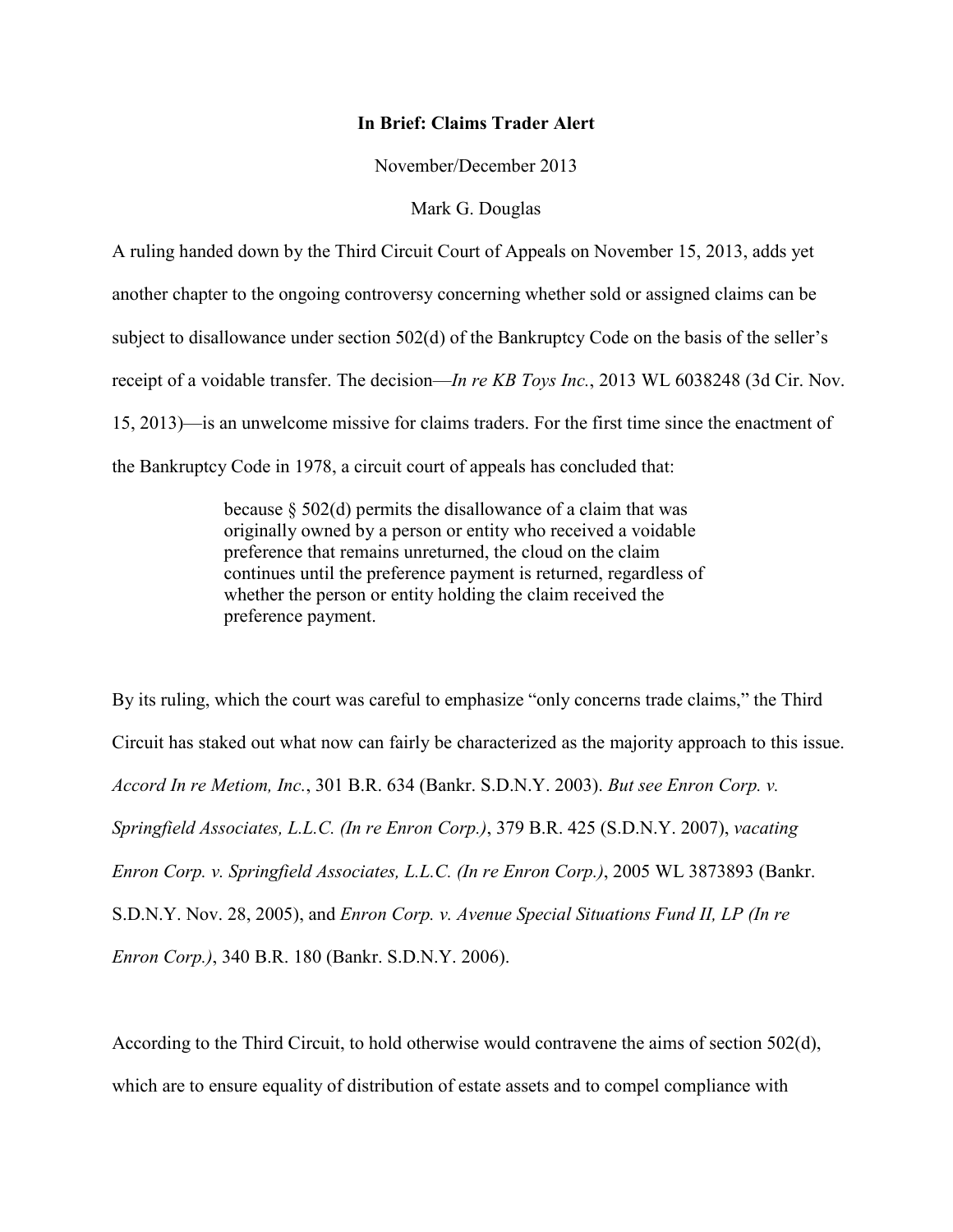judicial orders. Allowing the recipient of a voidable transfer to "wash [a] claim of any disability," the court explained, would undermine these goals. The Third Circuit rejected the approach taken by the district court in *Enron*, observing that the court's reliance on "supposed state law" to draw a distinction between claims that are assigned and claims that are sold is "problematic for several reasons."

The Third Circuit rejected the claim buyer's argument that its claims should not be disallowed because it purchased the claims in "good faith" and should therefore be entitled to the protections of a good-faith purchaser under section 550(b) of the Bankruptcy Code. That provision, the court wrote, "protects a good faith transferee who purchases property of the estate," whereas the transferee of a claim purchases claims *against* the estate, which are not estate property. Furthermore, the Third Circuit emphasized, there is neither reason nor precedent to extend the "principles" of section 550 to protect claims traders, "who knowingly and voluntarily enter the bankruptcy process."

The Third Circuit is not the only Bankruptcy Code-era circuit court of appeals to address disallowance of transferred claims under section 502(d). In *ASM Capital, LP v. Ames Department Stores, Inc. (In re Ames Department Stores, Inc.)*, 582 F.3d 422 (2d Cir. 2009), the Second Circuit held that section 502(d) does not mandate disallowance of administrative claims acquired from entities that allegedly received voidable transfers because an administrative expense does not qualify as a "claim" within the meaning of section 502(d).